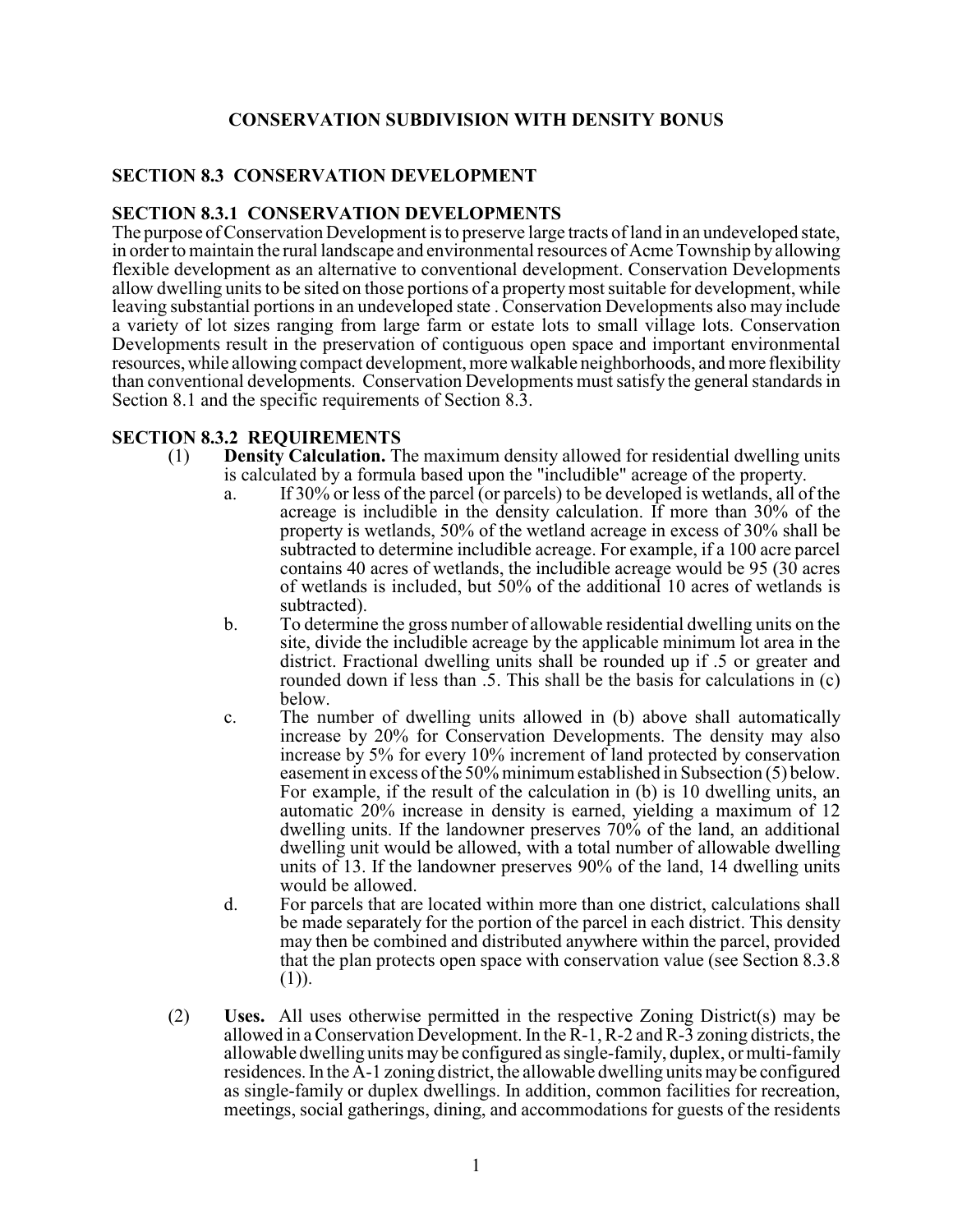may be permitted. Child care facilities, recreation centers and community centers are also permitted in an approved Conservation Development.

- (3) **Parcel Size Qualification.** There shall be no minimum parcel size to qualify for a Conservation Development.
- (4) **Minimum Lot Size.** The minimum size for lots within a Conservation Development shall be as required by the Grand Traverse County Health Department.
- (4) **Minimum Land Preserved in Undeveloped State.** All Conservation Developments shall preserve at least  $50\%$  of the parcel(s) in their undeveloped state. The requirements for preserving such land are described in Section 8.3.8.
- (5) **Arrangement of Lots or Sites.** 
	- a. Lots or site shall be arranged in a manner that protects land of conservation value (see Conservation Analysis requirements in Section 8.3.8 below) and facilitates pedestrian and bicycle circulation.
	- b. Side lot lines shall be essentially at right angles to straight roads and radial to curved roads.
	- c. Narrow deep lots shall be avoided. The depth of a lot generally shall not exceed four (4) times the width as measured at the building line.
	- d. Corner lots shall have extra width to permit appropriate building setback from both roads or orientation to both roads.
	- e. Lots shall contain a landscaped easement at least twenty (20) feet wide along any public or private road to restrict access to the public or private road, to minimize noise, and protect outdoor living areas.
	- f. Lots extending through a block and having frontage on two local roads shall be prohibited.
- (6) **Minimum Yard Requirement.** All lots shall maintain the following minimum yard sizes:
	- a. Front Yard: Thirty (30) feet for all dwellings within the A-1 zoning district. Twenty (20) feet for all structures within the R-1, R-2 and R-3 zoning districts.
	- b. Side Yard: Ten (10) feet for all structures within the A-1 zoning district. Five (5) feet for all structures within the R-1, R-2 and R-3 zoning districts.
	- c. Rear Yard: Twenty-five (25) feet for all structures within the A-1 zoning district. Fifteen  $(15)$  for all structures within the R-1, R-2 and R-3 zoning districts.
	- d. In no event shall the setback standards in this subparagraph result in a setback requirement greater than the minimum yard setbacks required in Section 6.11.1 of this ordinance.

**SECTION 8.3.3 STREETS:** All public streets within a Conservation Developmentshall be constructed so as to meet the requirements of the Grand Traverse Metro Fire Department standards.

**SECTION 8.3.4 WATER SUPPLY AND SEWAGE DISPOSAL SYSTEMS:** Water Supply and Sewage Disposal Systems shall comply with all the requirements of Acme Township. If required by the Grand Traverse Metro Fire Department, an underground water tank for fire suppression shall be installed according to their standards.

**SECTION 8.3.6 WETLAND AND FLOODPLAIN RESTRICTIONS:** There shall be no development or modification of any kind within a wetland or floodplain area without there first having been issued an appropriate permit by the Michigan Department of Environmental Quality and/or an Earth Change Permit from the Grand Traverse County Soil Erosion Department as appropriate. Lands subject to high organic content soils, high water table, flooding or otherwise deemed by the Acme Township Planning Commission to be uninhabitable shall not be used for residential purposes or for uses that may in the judgment of the Acme Township Planning Commission increase the danger to health, life or property or increase the flood hazard. Such land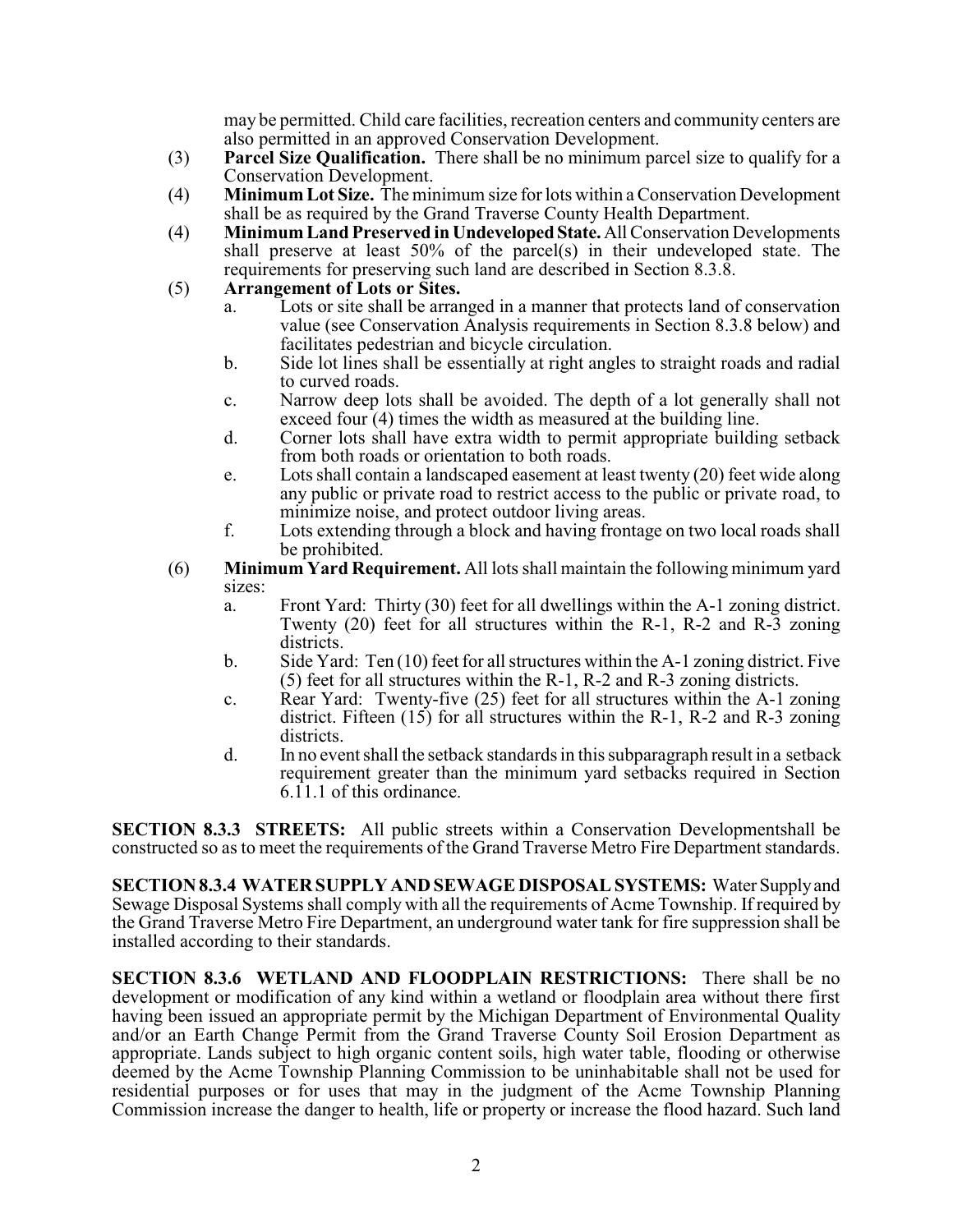within a conservation development shall be set aside for other uses, such as parks or other open space.

**SECTION 8.3.7 EROSION AND SEDIMENTATION:** All development under this Section shall minimize erosion and sedimentation to the maximum practical extent. In circumstances where soil erosion control comes under the jurisdiction of Part 91 of the Natural Resources and Environmental Protection Act, MCL 324.9101, et seq., the developer shall submit a set of plans approved by the Soil Erosion Control Officer.

**SECTION 8.3.8 LAND PRESERVATION REQUIREMENTS:** The following requirements and procedures shall be used to preserve land in an undeveloped state as part of a Conservation Development.

- (1) The land identified for preservation in its undeveloped state must have "conservation value." Conservation value may include recreational, historic, ecological, agricultural, scenic or other natural resource value. The applicant shall prepare a conservation analysis consisting of inventory maps and an evaluation of the conservation value of the site's features. The conservation analysis shall, at a minimum, show all wetlands, flood plains, watercourses, ridge lines, forests, shorelines, seeps, and buffer or screening areas, and all other lands exhibiting conservation value. Examples of lands with conservation value include land in active agricultural use, contiguous mature forests, wildlife habitat, water bodies, areas designated for aquifer protection, land identified for conservation in the Master Plan, and scenic areas visible from public places. The conservation analysis shall describe the current and potential conservation value of all land on the site, and may recommend which land should be developed and which land should be protected as open space.
- (2) Land which is used for roads, storm water management basins, and required set-backs may not be counted towards the requirements for land preserved in an undeveloped state. Areas of open water, including lakes, ponds, and streams, may not be counted toward land preservation requirements, either. Land used for non-mechanized trails may be counted towards land preservation requirements.
- (3) The final determination as to which land has the most conservation value and should be protected in an undeveloped state shall be made by the Acme Township Board of Trustees, upon recommendation from the Planning Commission.
- (4) A perpetual conservation easement preserving the land in an undeveloped state and allowing use only for agriculture, recreation, protection of natural resources, or similar conservation purposes shall be granted to the Township or to a non-profit conservation organization approved by the Township Board. The conservation easement must be approved by the Township Board in order to fulfill the requirements of this ordinance. The Township Board may require that the conservation easement be enforceable by the Township if the Township is not the holder of the conservation easement. The conservation easement shall be recorded at the Register of Deeds.
- (5) A plat dedication with functionally equivalent restrictions may be substituted for a conservation easement for platted subdivisions. A plat dedication used for this purpose shall dedicate the land to the Township for public use, or to the owners of lots in the plat for common use. If the dedication is to the owners of the lots, the Township shall have a right to enforce the restrictions on use in the dedication.
- (6) Preserved land may be owned by a homeowners' association (HOA), private landowner(s), nonprofit organization, the Township, or another unit of government agreed to by the Township. Preserved land may not be divided.
- (7) If the preserved land is owned by an HOA, the following requirements apply:
	- (a) The HOA must be established before final approval.